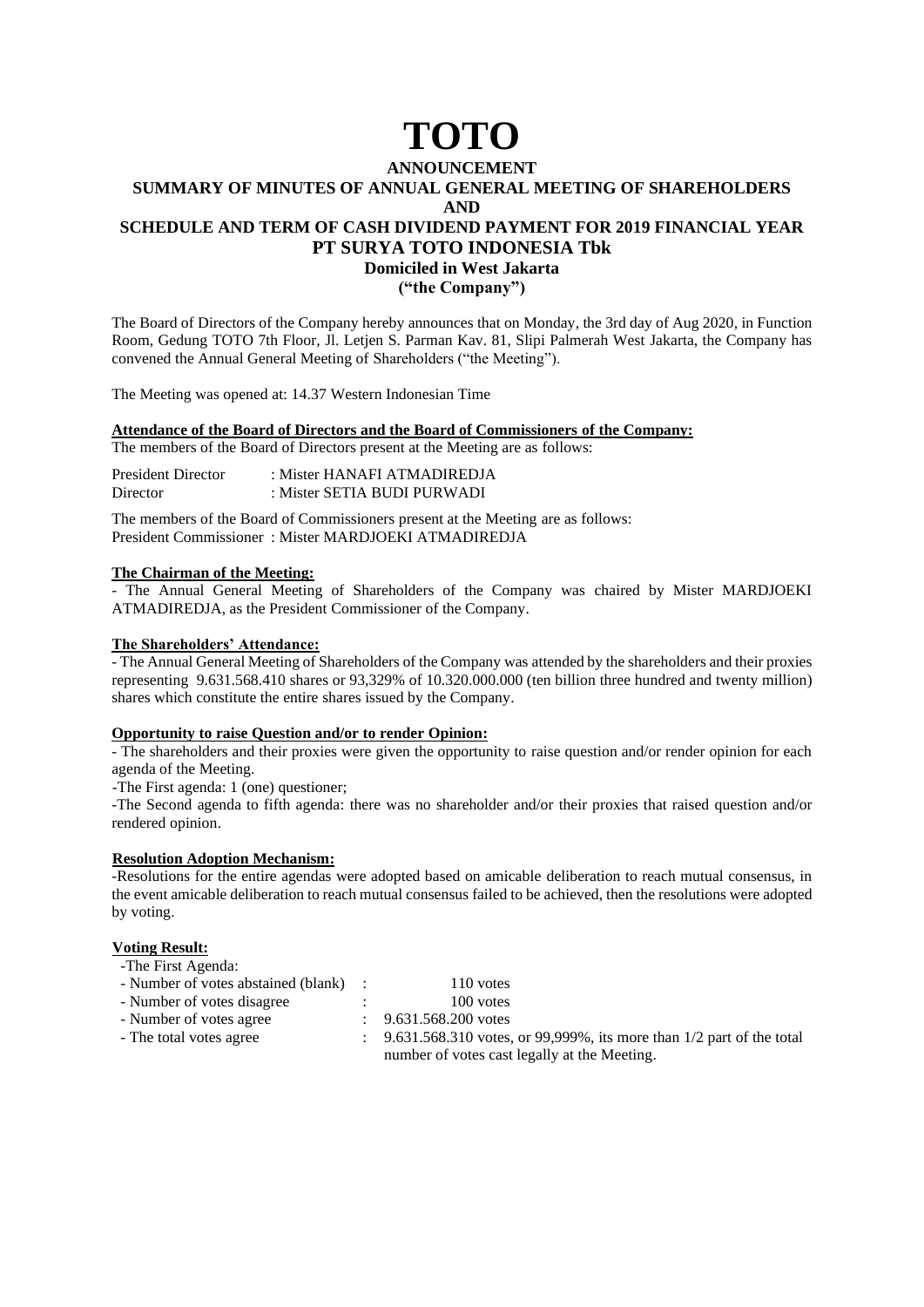| -The Second Agenda:                 |                                                                                                                      |
|-------------------------------------|----------------------------------------------------------------------------------------------------------------------|
| - Number of votes abstained (blank) | 110 votes                                                                                                            |
| - Number of votes disagree          | 100 votes                                                                                                            |
| - Number of votes agree             | $\therefore$ 9.631.568.200 votes                                                                                     |
| - The total votes agree             | 9.631.568.310 votes, or 99,999%, its more than 1/2 part of the total<br>number of votes cast legally at the Meeting. |
| -The Third Agenda:                  |                                                                                                                      |
| - Number of votes abstained (blank) | 110 votes                                                                                                            |
| - Number of votes disagree          | 100 votes                                                                                                            |
| - Number of votes agree             | 9.631.568.200 votes                                                                                                  |
| - The total votes agree             | 9.631.568.310 votes, or 99,999%, its more than 1/2 part of the total                                                 |
|                                     | number of votes cast legally at the Meeting.                                                                         |
| -The Fourth Agenda:                 |                                                                                                                      |
| - Number of votes abstained (blank) | 110 votes                                                                                                            |
| - Number of votes disagree          | 100 votes                                                                                                            |
| - Number of votes agree             | 9.631.568.200 votes                                                                                                  |
| - The total votes agree             | 9.631.568.310 votes, or 99,999%, its more than 1/2 part of the total                                                 |
|                                     | number of votes cast legally at the Meeting.                                                                         |
| -The Fifth Agenda:                  |                                                                                                                      |
| - Number of votes abstained (blank) | 110 votes                                                                                                            |
| - Number of votes disagree          | 100 votes                                                                                                            |
| - Number of votes agree             | 9.631.568.200 votes                                                                                                  |
| - The total votes agree             | 9.631.568.310 votes, or 99,999%, its more than 1/2 part of the total                                                 |
|                                     | number of votes cast legally at the Meeting.                                                                         |

# **The Meeting Resolutions:**

- Approve and ratify the Company's Annual Report for the financial year ended on 31<sup>st</sup> day of December 2019, including the Company's Activities Report, the Board of Commissioners' Supervisory Report, and the Company's Financial Statement for the financial year ended on 31st day of December 2019 and grant release and discharge (acquit et de charge) to the Board of Directors and the Board of Commissioners for the management and supervisory carried out in the financial year ended on 31<sup>st</sup> day of December 2019 provided that such actions are reflected in such Annual Report
- 2. a. Approve the utilization of net profit of the Company for 2019 financial year as follows:
	- i. Rp61.920.000.000,00 (sixty one billion nine hundred and twenty million Rupiah) or 44% (forty four percent) from net dividend of the Company ) shall be distributed as cash dividend, to the shareholders, that is for 10.320.000.000 (ten billion three hundred and twenty million) shares, therefore each share shall receive cash dividend of Rp6,00 (six Rupiah), which shall be calculated with the interim dividend of Rp3,00 (three Rupiah) per share, which has been distributed to the shareholders on 10th day of December 2019, therefore the remainder cash dividend which shall be distributed to the shareholders is Rp3,00 (three Rupiah) per share, , with due observance to the prevailing Financial Services Authority and Tax regulations;
		- ii. the remaining balance shall be recorded as retained earnings, to increase the Company's working capital.
	- b. Grant power and authority to the Company's Board of Directors to do any and all actions necessary in relation with the abovementioned resolution, in accordance with the prevailing rules and regulations.
- 3. a. Appointed a Registered Public Accounting Firm (including Registered Public Accountant which joined into Registered Public Accounting Firm) who will audit the Financial Statement (the Consolidated Financial Statement) of the Company for the 2020 Financial Year, which is Public Accounting Firm of Purwantono, Sungkoro & Surja – Ernst & Young Global, by taking into consideration the Board of Commissioners' recommendation;
	- b. Granted power and authority to the Board of Commissioners to appoint substitute Public Accountant and/or terminate the appointed Public Accountant, in case due to any reason pursuant to the Capital Market Regulation in Indonesia, the appointed Public Accountant is unable to carry out its assignment;
	- c. Granted power and authority to the Board of Directors with the Board of Commissioners' approval to determine the Public Accountant's fee and terms of appointment.
- 4. a. Appoint Mister SATOSHI HORIUCHI as new Director replacing Mister HIDEMI ISHIKAWA and appoint Mister CIN CHIN as new Director replacing Mister BENNY SURYANTO with office term until the closing of the Company's Annual General Meeting of Shareholders in the year 2022, therefore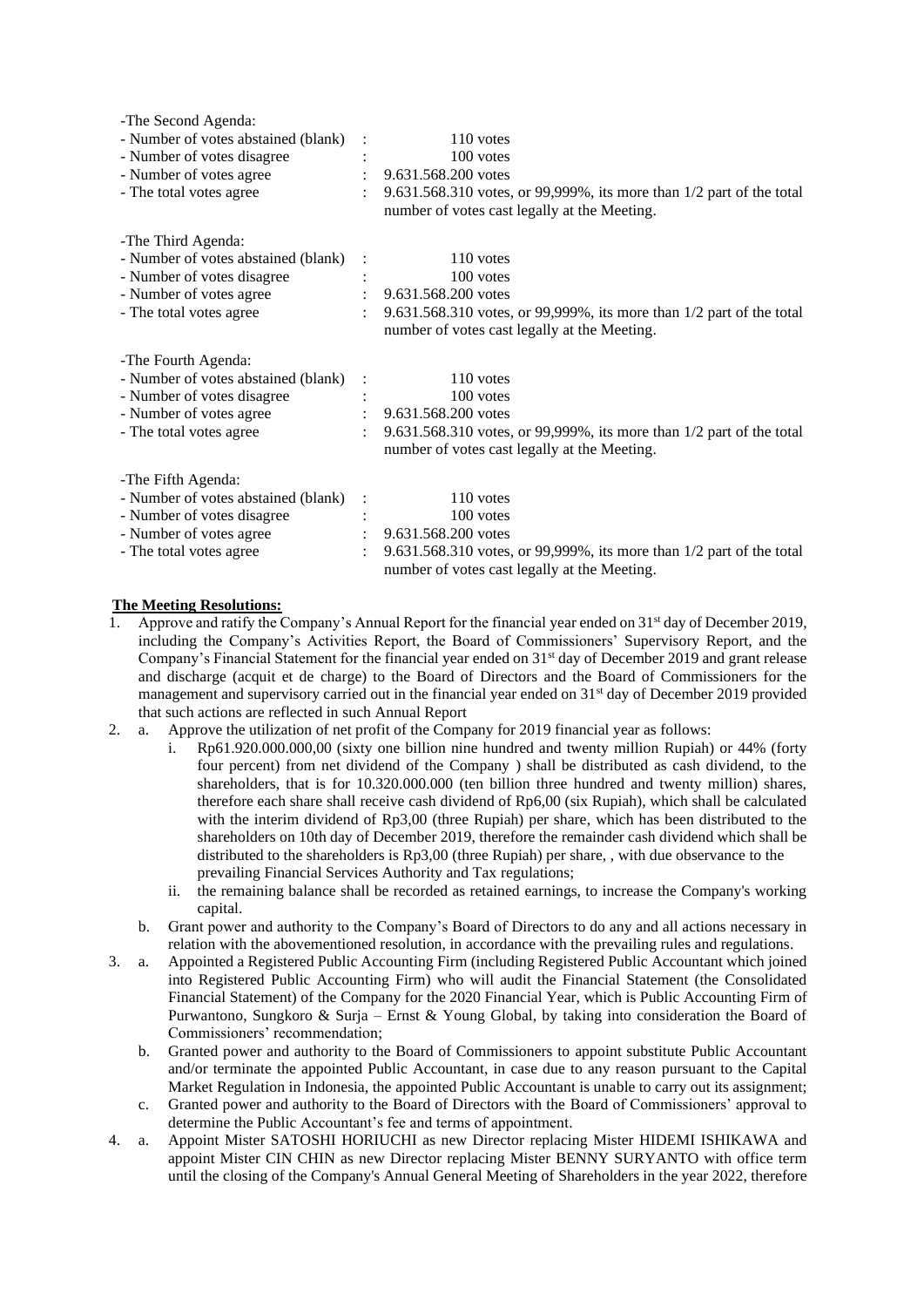the composition of the members of the Company's Board of Directors and the Board of Commissioners, commencing from the closing of this Meeting, with office term until the closing of the Company's Annual General Meeting of Shareholders in the year 2022 as follows:

### **Board of Commissioners:**

| President Commissioner      | : Mister MARDJOEKI ATMADIREDJA |
|-----------------------------|--------------------------------|
| Vice President Commissioner | : Mister DAIJIRO NOGATA        |
| Commissioner                | : Mister UMARSONO ANDY         |
| Commissioner (Independent)  | : Mister SEGARA UTAMA          |
| Commissioner (Independent)  | : Mister ACHMAD KURNIADI       |

# **Board of Directors:**

| Presiden Director | : Mister HANAFI ATMADIREDJA                  |
|-------------------|----------------------------------------------|
|                   | Vice President Director : Mister MINORU NODA |
| Director          | : Mister JULIAWAN SARI                       |
| Director          | : Mister JUN HANAOKA                         |
| Director          | : Mister FERRY PRAJOGO                       |
| Director          | : Mister SETIA BUDI PURWADI                  |
| Director          | : Mister SEIJI ISO                           |
| Director          | : Mister SATOSHI HORIUCHI                    |
| Director          | : Mister ANTON BUDIMAN                       |
| Director          | : Mister CIN CHIN                            |
| Director          | : Mister FAUZIE MUNIR                        |

- Without prejudice to GMS's right to dismiss member of the Board of Directors and the Board of Commissioners at anytime prior to the expiration of his/her office term;

- b. Grant power and authority to the Company's Board of Directors, with the right of substitution, to restate the resolution in regards to the composition of the members of the Company's Board of Commissioners and the Board of Directors mentioned above in a deed made before a Notary, and subsequently to notify to the authorized officer, and to do any and all actions necessary in relation with such resolution in accordance with the prevailing rules and regulations.
- 5. a. Granted authority to the Board of Commissioners to determine the salary and other remunerations for members of the Board of Directors for the 2020 Financial Year, by taking into consideration the Nomination and Remuneration Committee of Company's recommendation;
	- b. Determine the honoraria and/or other remuneration for the Company's Board of Commissioners for 2020 financial year, at maximum amount of Rp6.900.000.000,00 (six billion nine hundred million Rupiah) per year, and granted the power to the Board of Commissioners' Meeting to determine its distribution, by taking into consideration the Nomination And Remuneration Committee of Company's recommendation.

The Meeting was closed at: 15.21 Western Indonesian Time

### **Schedule and Term of Cash Dividend Payment for 2019 Financial Year**

In accordance with the Meeting resolution, hereby is announced that the Company has resolved to pay cash dividend for 2019 Financial Year in the aggregate amount of Rp61.920.000.000,00 deducted with interim dividend in the amount of Rp30.960.000.000,00 which has been paid on 10 December 2019, therefore the remaining balance of dividend for 2019 financial year which will be paid by the Company is in the amount of Rp30.960.000.000,00 or each share will get remaining dividend payment of Rp3,00.

### **Distribution Schedule of the Remaining Dividend**

| 1. Cum cash dividend at Regular and Negotiation Market  | $\therefore$ 11 August 2020 |
|---------------------------------------------------------|-----------------------------|
| 2. Ex cash dividend at Regular and Negotiation Market   | $: 12$ August 2020          |
| 3. Cum cash dividend at Cash Market                     | $: 13$ August 2020          |
| 4. Ex cash dividend at Cash Market                      | $: 14$ August 2020          |
| 5. Recording date for entitlement to the dividend (DPS) | $: 13$ August 2020          |
| 6. Cash dividend payment                                | $\therefore$ 26 August 2020 |
|                                                         |                             |

# **Term of the Remaining Dividend Payment**

- 1. The Company will not issue special notice to shareholders in regards to the remaining dividend payment.
- 2. The remaining dividend (after taking into account the Income Tax in accordance to the prevailing tax regulation) shall be paid to the shareholders whose names are listed in Shareholders' Register on 26 August 2020.